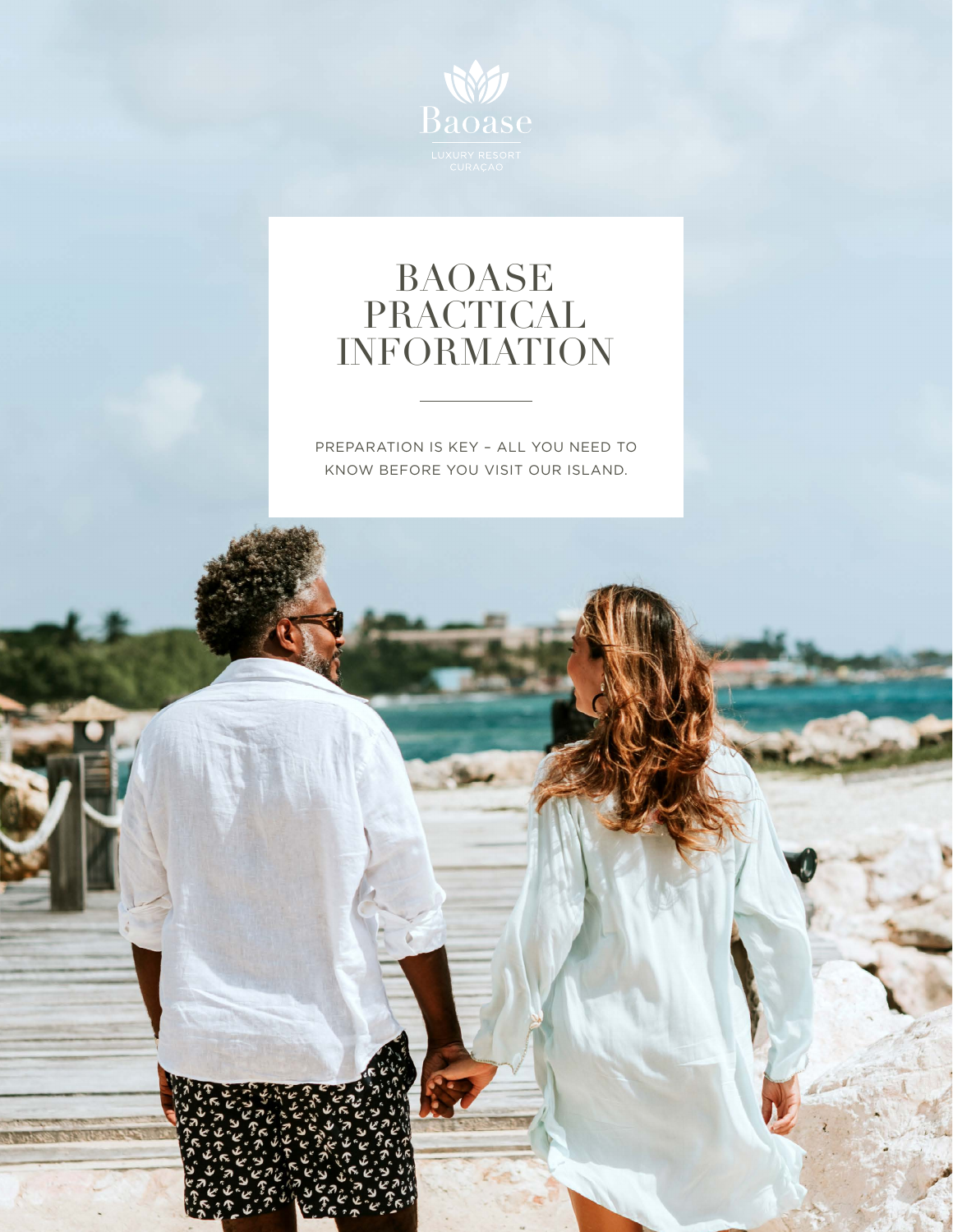# 15 FACTS ABOUT CURAÇAO



- 1. The island has a population of over 160.000 people.
- 2. Curaçao is located between the islands of Aruba and Bonaire, just 35 miles north of Venezuela. It's in the Southern part of the Caribbean Sea.
- 3. The island has a total surface area of 444 km2 /171.4. mi2 and it measures 64 km/40 miles long and 16 km/10 miles wide.
- 4. The capital is Willemstad which is divided into two quarters Punda and Otrobanda.
- 5. The island is a cultural melting pot with over 65 nationalities living on the small surface.
- 6. The main languages spoken on the island are Papiamentu, English, Dutch, and Spanish.
- 7. Curaçao was discovered in 1499 by the Spaniards.
- 8. The island became Dutch territory as of 1634.
- 9. The Mikvé Israel-Emanuel synagogue is the oldest synagogue in the Western hemisphere that is in continued use. It has been in use since 1651.
- 10. Curaçao has its very own deserted island named Klein Curaçao. No one lives here but you can visit it.
- 11. The island is self-governing as of December 15th, 1954.
- 12. The tropical average temperature is 27ºC / 80ºF.
- 13. The biggest religion on the island is Catholic (80%). Followed by Jewish, Protestant and Muslim.
- 14. The currency used is Netherlands-Antillean Guilder, abbreviated as 'NAfl.' Or 'ANG.'. The fixed exchange rate is US \$1 = NAfl. 1.75.
- 15. A famous national figure, and popular souvenir, is the Chichi doll. In the shape of a well-rounded Caribbean woman, she represents the older sister that binds the family together in a loving and caring way.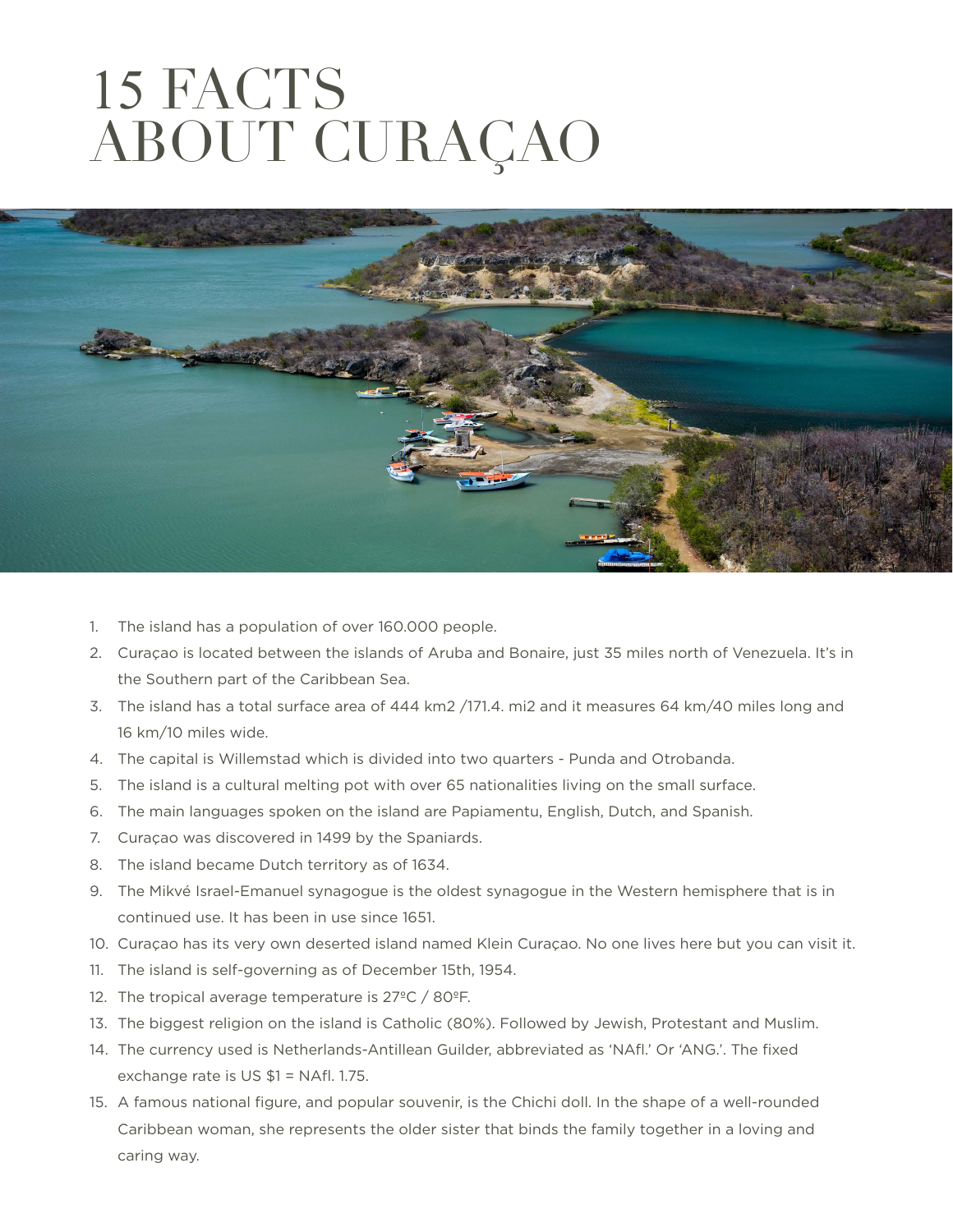## CAR RENTAL

#### *Explore every corner of the island.*

The easiest way to get around the island is by car – either by our local taxi service or by renting one through Baoase. We can assist you in [renting a car](http://baoase.com/travel-island-info/car-rental/) prior to your arrival to guarantee availability, but it can also be requested during your stay. No need to stand in any lines when renting through Baoase – the car rental company will come to the resort to deliver and pick up the car.

Renting a car requires a credit card and a valid driver's license. The island has similar traffic rules to Europe and the US. People drive on the right-hand side of the road, and the speed limits in the city and residential areas are 45 km per hour (28 mph), with a maximum speed of 60 – 80 km per hour (37 – 50 mph) outside the city and on the four-lane ring road.

#### **CLOTHING**

*This is going to be a sundress and sandals kind of day.*

Because of our warm climate light and casual tropical wardrobe is recommended. Be aware of protecting yourself from the sun with natural sun cream from our boutique shop when outside though. Locals dress casually during outdoor events but tend to dress up for indoor evening events. Some restaurants even prohibit shorts or sandals, and some casinos require jackets for men.

#### DRINKING WATER

#### *Drink up – the water is crystal clear here.*

Not only is Curaçao's water safe to drink - it is of the finest quality. Since 1928, a seawater distillery has produced top quality drinking water for the island. It contains no chloride and little calcium, is tasteless, odorless and has a good bacteriological composition. You can fill up your recyclable bottle at various points on the island and the resort.

#### **CLIMATE**

#### *Today will be sunny with a slight ocean breeze.*

Located in the tropics - just 12° north of the Equator - Curaçao has a warm and sunny climate year-round with an average temperature of 27°C (in the mid-80s F). Cooling trade winds constantly blow from the east, picking up in the spring months. The rainy season between October and February - is usually marked by short, occasional showers at night and sunny weather during the day. The total annual rainfall is on average only 570 mm (22 inches).



#### **ELECTRICITY**

The power-sockets in our accommodations are all 220V, but our Beachfront Pool Suites offer both 110V and 220V. Our Front Office can provide you with adapters and transformers. However, we recommend you bring the right adapters for your appliances.

## GRATUITY (TIPPING)

Tipping is a universal sign of appreciation for quality service. Tipping is left to your own discretion at all times and will be greatly appreciated, no matter how much is given. Between 5-10% of the total bill is customary. You may choose to add your tip to each invoice at the restaurant or leave an envelope at the end of your stay at the Front Office.